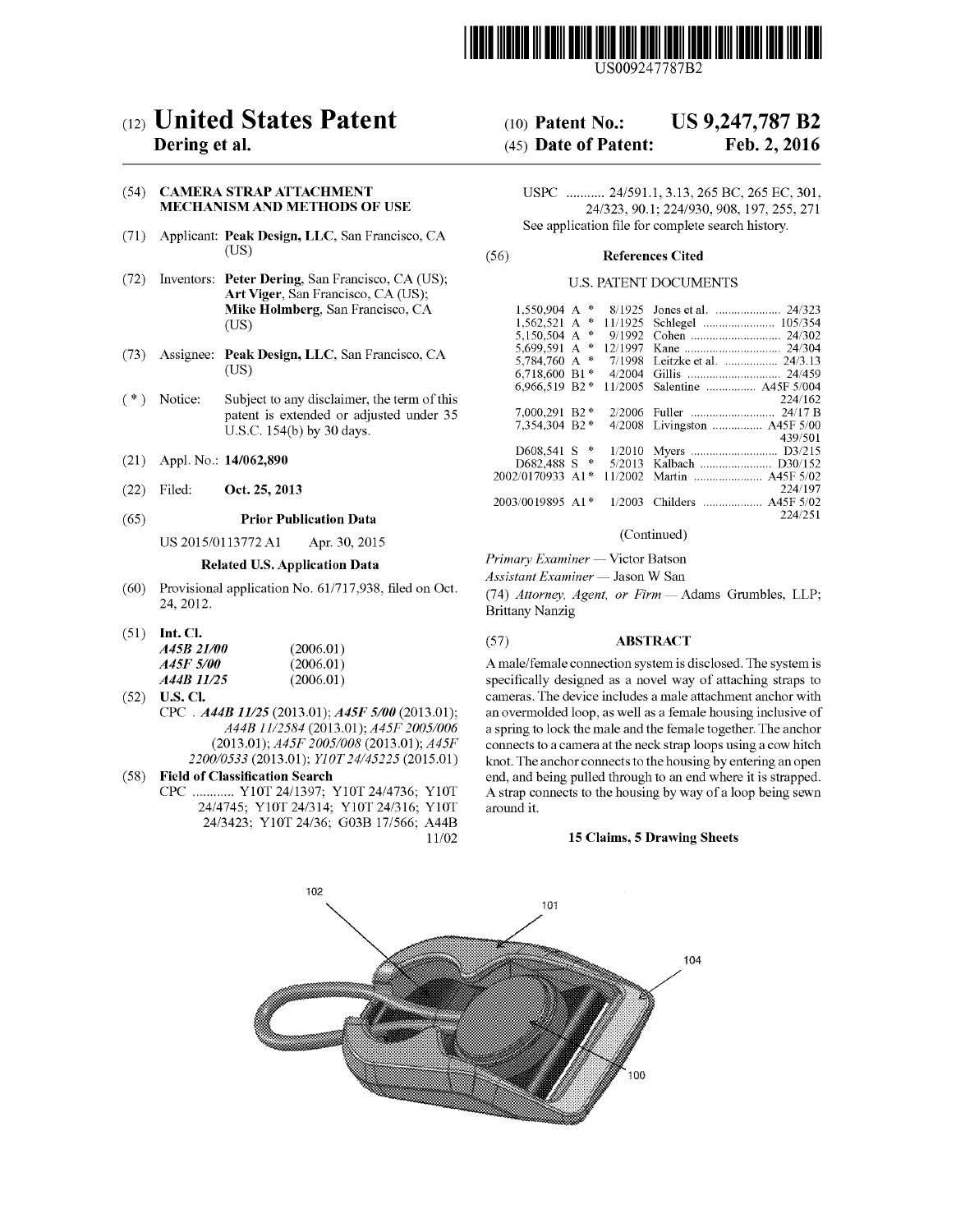## (56) References Cited

## U.S. PATENT DOCUMENTS

|  |                                               |  | 2014/0231482 A1* 8/2014 Chamberlayne  224/623 |
|--|-----------------------------------------------|--|-----------------------------------------------|
|  |                                               |  |                                               |
|  |                                               |  |                                               |
|  | 2010/0054724 A1* 3/2010 Chamberlayne  396/423 |  |                                               |
|  |                                               |  |                                               |

| 56). | <b>References Cited</b> |                                                 |  |                                               |
|------|-------------------------|-------------------------------------------------|--|-----------------------------------------------|
|      |                         |                                                 |  |                                               |
|      |                         | U.S. PATENT DOCUMENTS                           |  |                                               |
|      |                         |                                                 |  |                                               |
|      |                         |                                                 |  | 2014/0231482 A1* 8/2014 Chamberlayne  224/623 |
|      |                         |                                                 |  |                                               |
|      |                         | 2010/0035666 A1* 2/2010 Chang et al.  455/575.1 |  |                                               |

\* cited by examiner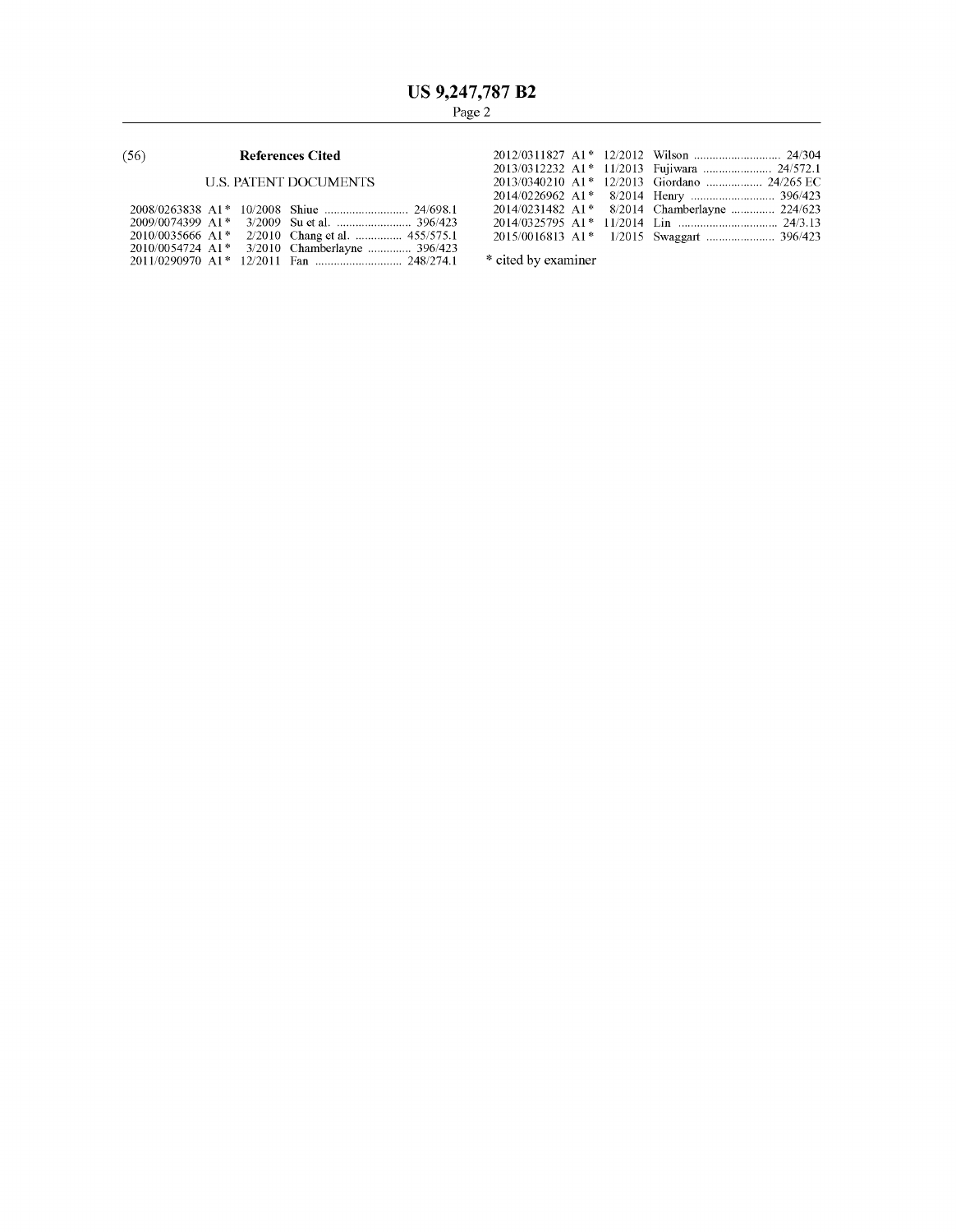

Figure 1



Figure 2

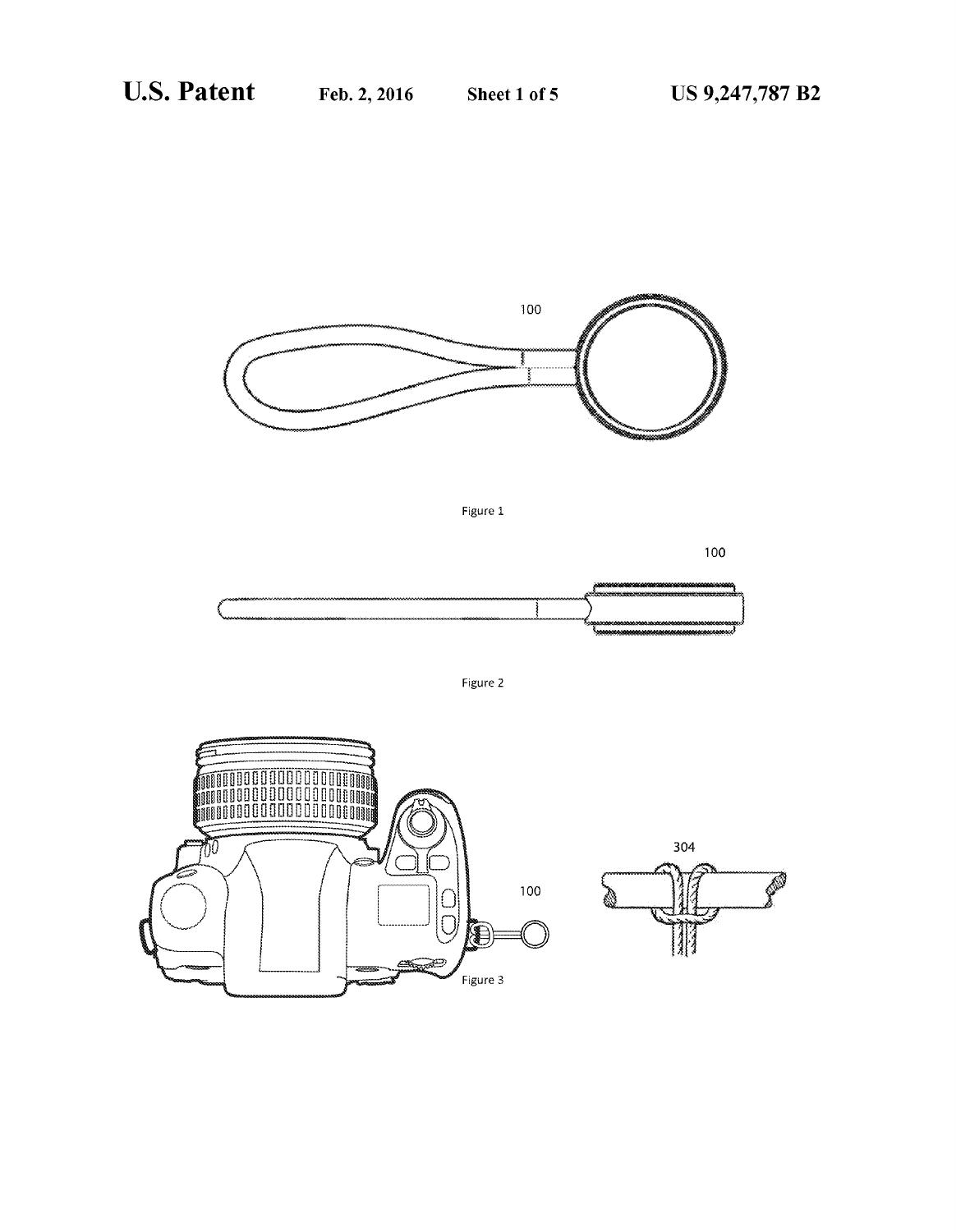

Figure 5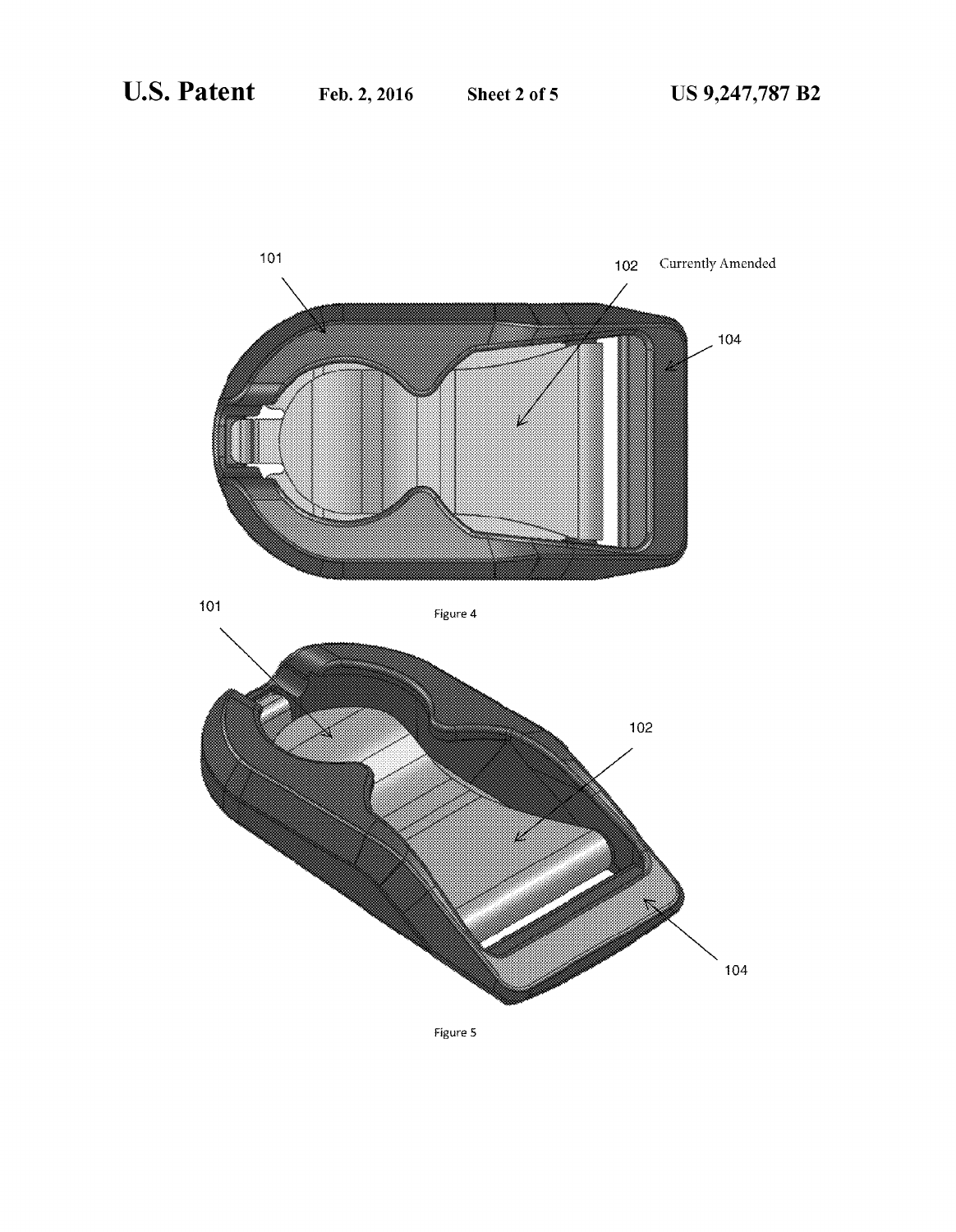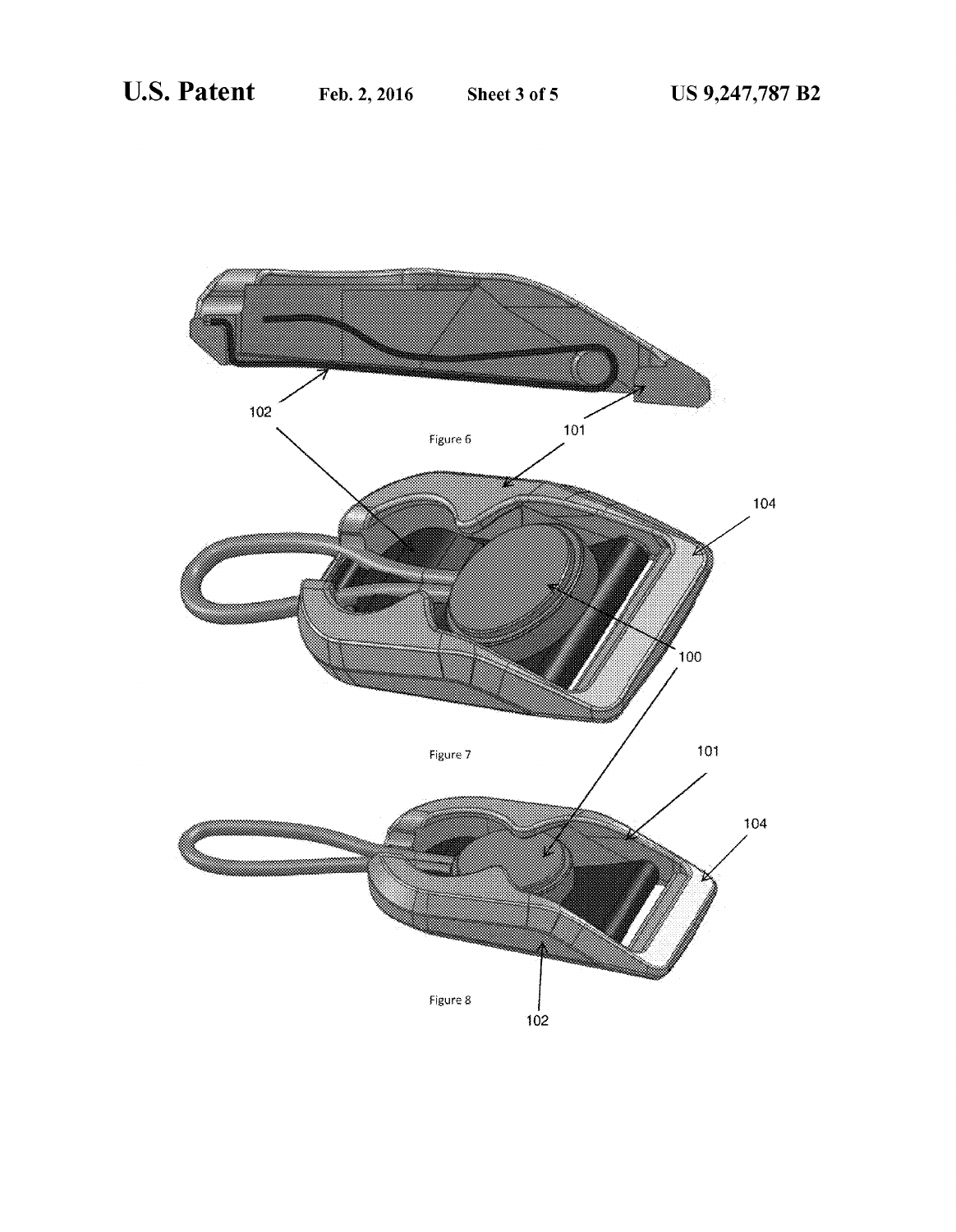



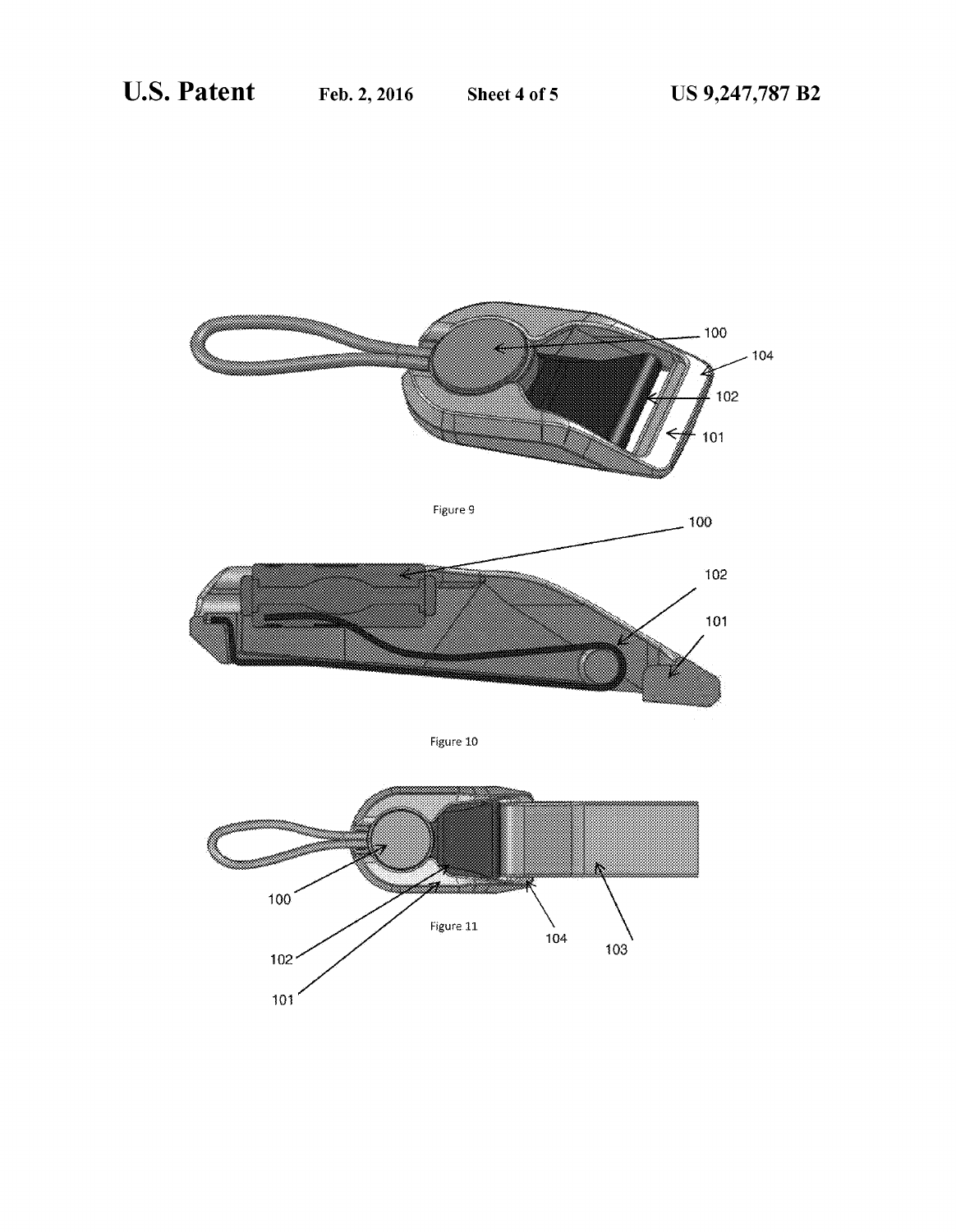





Figure 13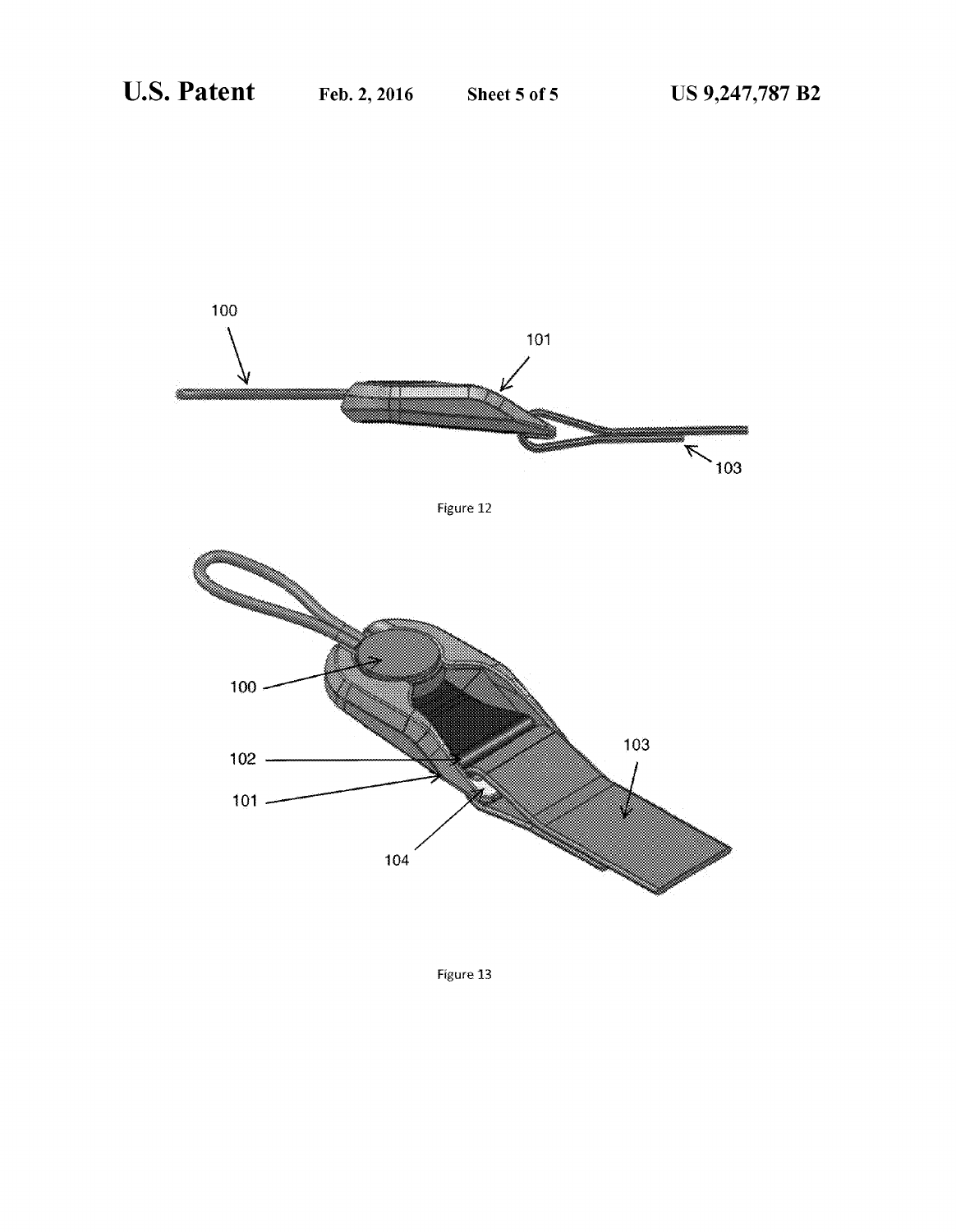$10$ 

 $40$ 

65

## **CAMERA STRAP ATTACHMENT** MECHANISM AND METHODS OF USE

## **CROSS-REFERENCE TO RELATED APPLICATION**

This application claims the benefit of U.S. Provisional Application No. 61/717,938 filed Oct. 24, 2012, titled CAM-ERA STRAP ATTACHMENT MECHANISM AND METH-ODS OF USE.

## **TECHNICAL FIELD**

The present application relates to a device and methods for securely attaching to a camera a length of webbing to be used as a strap. More generally, the present application refers to a male/female connection system with female housing and male attachment anchor that can be used to connect many things together. 20

## **BACKGROUND**

Camera straps are commonly attached to cameras using a system where webbing is doubled back on itself and run  $_{25}$ through a friction mechanism. This system is cumbersome and makes it difficult to attach or remove straps from cameras. Some types of photography are best done with a strap. Other types of photography are better accomplished without a strap. One method of providing a removable strap is to attach a short 30 section of webbing using the friction mechanism, and then use a standard side release buckle. With this method, the main strap can be removed, and two sections of short webbing with a male buckle are left on the camera. The problem is that these short sections and male buckle are relatively bulky compared <sup>35</sup> to the camera, cannot be removed easily, and the side release buckle can be accidentally released with too much tension. For these and other reasons, improvements are desirable.

### **SUMMARY**

In general terms, the present disclosure relates to a male/ female connection system using a female housing and a male attachment anchor that is capable of connecting many things together and overcomes the existing issues associated with 45 removable straps. Although the invention is described in connection with cameras, the mechanism and methods disclosed herein can also be use with other objects other than cameras.

One aspect of the invention is a male/female connection system comprising an anchor having larger and smaller diam- 50 eters, the anchor including a cord that is overmolded into a plastic disc that has larger and smaller diameters; a housing that is able to receive the anchor, the housing containing a spring which locks the anchor into a specific place within the housing; and a housing that is capable of being attached to a 55 section of webbing, or other object.

## BRIEF DESCRIPTION OF THE DRAWINGS

FIG. 1 is a top view of the male attachment anchor, accord- 60 ing to one embodiment of the present disclosure;

FIG. 2 is a side elevation view of the male attachment anchor:

FIG. 3 is an isometric view of the male attachment anchor attached to a camera;

FIG. 4 is a top view of the female housing with spring, according to one embodiment of the present disclosure;

FIG. 5 is an isometric perspective view of the female housing with spring:

FIG. 6 is a section view of the female housing with spring; FIG. 7 is an isometric view of the male attachment anchor as it is first inserted into the female housing with spring.

FIG. 8 is an isometric view of the male attachment anchor at the midpoint of being inserted into the female housing with spring;

FIG. 9 is an isometric view of the male attachment anchor fully inserted into and locked with the female housing with spring;

FIG. 10 is a section view of the male attachment anchor fully inserted into the female housing with spring;

- FIG. 11 is a top view of the male attachment anchor, fully inserted into, and locked with, the female housing with spring, with a strap attached to the bar of the female housing, according to one possible embodiment of the present disclosure:
- FIG. 12 is a side view of the male attachment anchor, fully inserted into, and locked with, the female housing with spring, with a strap attached to the bar of the female housing, according to one possible embodiment of the present disclosure; and

FIG. 13 is an isometric view of the male attachment anchor, fully inserted into, and locked with, the female housing with spring, with a strap attached to the bar of the female housing, according to one possible embodiment of the present disclosure.

### **DETAILED DESCRIPTION**

Various embodiments of the present invention will be described in detail with reference to the drawings, wherein like reference numerals represent like parts and assemblies throughout the several views. Reference to various embodiments does not limit the scope of the invention, which is limited only by the scope of the claims attached hereto. Additionally, any examples set forth in this specification are not intended to be limiting and merely set forth some of the many possible embodiments for the claimed invention.

In one embodiment, as illustrated in FIG. 1, a male attachment anchor 100 includes a section of high-strength synthetic cord, such as KEVLAR cord, that is overmolded (a process in which at least two materials are combined to produce a single object) by a plastic mechanism. The cord can be overmolded with a polymer and firmly held within the overmold. As shown in FIG. 1, the cord can form a loop, which can be of various lengths. The overmolded portion can also be various sizes. The overmolded shape is a symmetrical disk with a lip on top and bottom of smaller radius then the rest of the body. FIG. 2 is a side view of the anchor 100. This view shows the inner diameter and the outer diameter, which forms a lip. This lip can catch a corresponding shape on the female housing 102, as illustrated in FIG. 9.

The male attachment anchor 100 is intended to be connected to, and remain connected to, the camera strap loops 103 of a camera, as well as the loops 103 that exist on some tripod quick release plates. As illustrated in FIG. 3, the male attachment anchor 100 can be connected by means of a "cow hitch" or a "lanyard hitch" attachment 304. FIG. 3 illustrates one possible embodiment, wherein the anchor 100 can be attached to the camera. There are many possible embodiments of this attachment point: any closed loop or perpendicular cord, rope, or string is a possible attachment point. In FIG. 3, the anchor 100 is attached to a camera strap loop using a cow-hitch knot 304.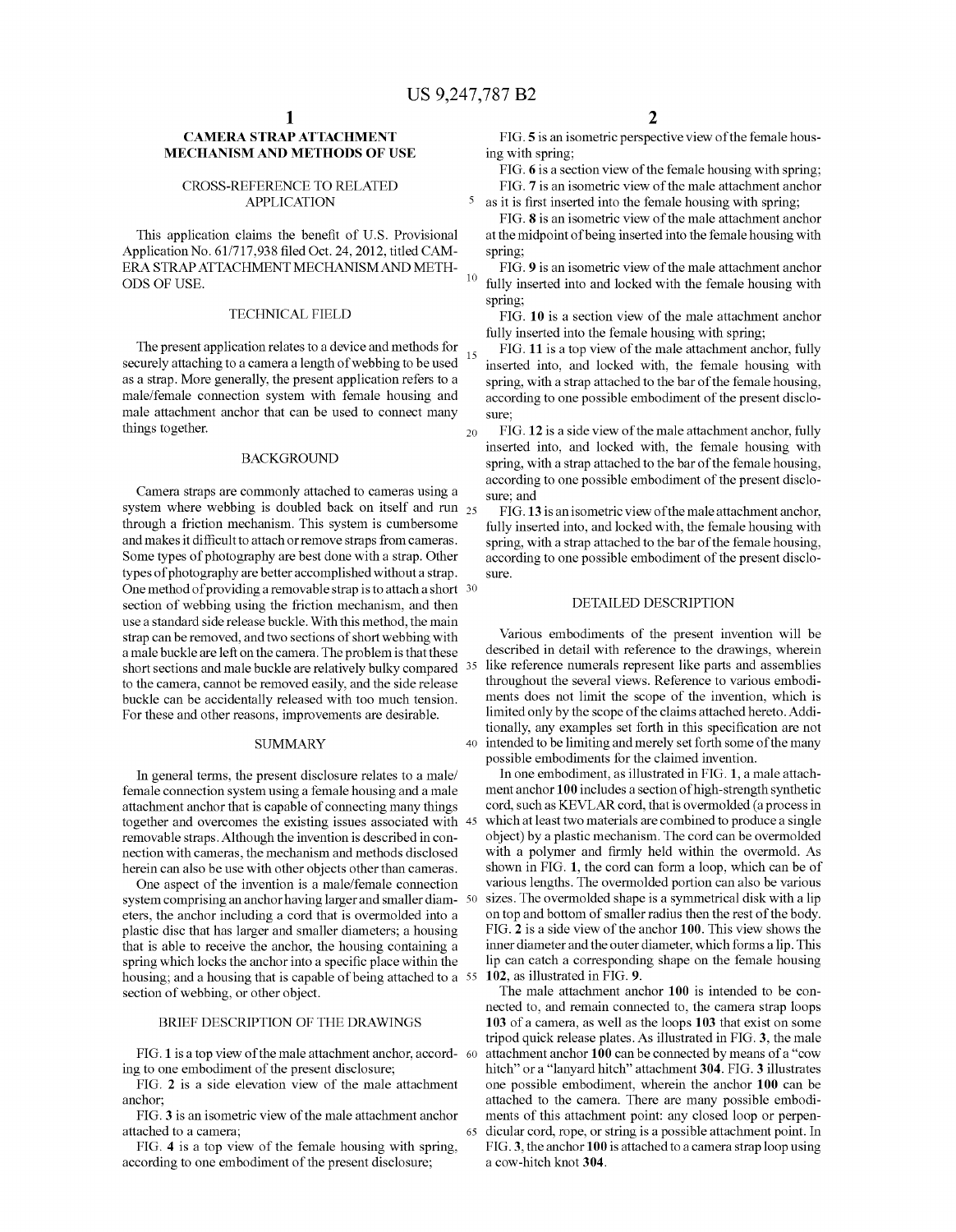In one embodiment, the female housing 101 can consist of a plastic structure whereby one end of the structure is open to receive the male attachment anchor 100, and the other end is mostly enclosed to trap the male attachment anchor 100. The two ends can be connected by an open channel that the male 5 attachment anchor 100 slides through. The bottom of the anchor 100 can include a spring 102, which can be initially unloaded.

As the male attachment anchor 100 moves from the open end of the female housing 101 toward the enclosed end, the 10 spring 102 is deformed. FIGS. 7 through 10 illustrate the various positions the male attachment anchor 100 moves through from the open end of the female housing 101 toward the enclosed end. FIG. 7 illustrates the anchor 100 at the open entrance of the housing 101. FIG. 8 illustrates the anchor 100 15 as it is being pulled through the housing 101, wherein the spring 102 is partially depressed to make room for the anchor 100 within the housing 101. FIGS. 9 and 10 illustrate the anchor 100 at its final locked position within the housing 101.

When the male attachment anchor 100 reaches its final 20 position in the enclosed end of the housing 101, it is moved up by the force of the spring 102 and into a receiving cavity in the housing 101. The lip of the male attachment anchor 100 interacts with a corresponding lip on the housing 101, which creates a lock. In this locked position, the spring  $102$  can be 25 a bar located near the first end of the spring. pressed against the bottom of the anchor 100, as illustrated in FIG. 10.

In one embodiment, the spring 102 can serve as the back of the female housing 101, as illustrated in FIGS. 4 and 5. As illustrated in FIG.  $\bf{6}$  (a side view of the female housing), the 30 spring 102 in the back of the female housing 101 can wrap about an axle of circular cross section in the female housing 101.

In one embodiment, a method of releasing the male attachment anchor 100 from the female housing 101 is disclosed. 35 disk is rigid. When the mechanism is engaged, the male attachment anchor 100 has one face that is exposed to view, while all other parts of the anchor 100 remain entrapped. The male attachment anchor 100 is released when a user depresses this face against the force of the spring  $102$ . After depressing the anchor  $100$  40 past the corresponding lip in the housing 101, the user can slide the male attachment anchor 100 out of the channel by moving it opposite the direction that it entered.

In one embodiment, one portion of the female housing 101 can be attached to a strap 103 or other material, as illustrated 45 in FIGS. 11 through 13. The portion of the housing 101 attached to the strap 103 can consist of a bar 104 made of plastic or another rigid material. Additionally, a piece of webbing can be sewn around the bar 104, or looped around the bar 104, and attached in a different fashion. 50

The invention claimed is:

1. A male/female system for secure attachment to a camera comprising:

- an anchor comprising a solid disk affixed to a flexible cord; 55 and
- a housing for the anchor comprising:
	- an open, back end;
	- an at least partially enclosed end having a top surface and at least a portion corresponding to the shape of the 60 solid disk;
	- an open channel connecting the open, back end to the at least partially enclosed end; and
- a base having a spring, the spring having a first end near the open, back end and a compressible second end 65 near the at least partially enclosed end; wherein:

the at least partially enclosed end and the base contain the solid disk:

the disk is comprised of a top lip and a body;

- a diameter of the body is larger than a diameter of the top  $lin:$
- the top surface of the at least partially enclosed end comprises a lip ledge, the lip ledge of the at least partially enclosed end having a diameter that is smaller than the diameter of the body of the disk and larger than the diameter of the top lip of the disk;
- the spring releasably locks the solid disk inside the housing by pushing the top lip of the disk away from the base and toward the lip ledge of the at least partially enclosed end; and
- wherein the top lip of the solid disk is fitted correspondingly to the lip ledge.
- 2. The male/female system of claim 1, wherein the solid disk is further comprised of a bottom lip.

3. The male/female system of claim 2, wherein the diameter of the body is larger than a diameter of the bottom lip.

- 4. The male/female system of claim 3, wherein the top lip and the bottom lip are symmetrical.
- 5. The male/female system of claim 1, further comprising
- 6. The male/female system of claim 5, further comprising an adjustable strap attached to the bar.
- 7. The male/female system of claim 1, wherein the solid disk is plastic.
- 8. The male/female system of claim 1, wherein the cord is in the form of a loop.

9. The male/female system of claim 1, further comprising two parallel, solid sides.

- 10. The male/female system of claim 1, wherein the solid
- 11. The male/female system of claim 1, wherein the solid disk is permanently affixed to the flexible cord.

12. The male/female system of claim 1, wherein the housing is plastic.

13. A male/female system for secure attachment to a camera comprising:

- an anchor comprising a rigid, solid disk affixed to a flexible cord;
	- wherein the rigid, solid disk is comprised of a top lip, a body, and a bottom lip;
	- wherein a diameter of the body is larger than a diameter of the top lip and a diameter of the bottom lip; and

wherein the top lip and the bottom lip are symmetrical; and

a housing for the anchor comprising:

- an open, back end;
- a mostly enclosed end having a top surface comprising a lip ledge corresponding to the top lip of the rigid, solid disk:
- an open channel connecting the open, back end to the mostly enclosed end;
- a base having a spring, the spring having a first end near the open, back end and a compressible second end near the mostly enclosed end;
- wherein the mostly enclosed end and the base contain the rigid, solid disk;
- wherein the spring releasably locks the rigid, solid disk inside the housing by pushing the disk away from the base and toward the lip ledge of the mostly enclosed end; and
- wherein the top lip of the rigid, solid disk is fitted correspondingly to the lip ledge.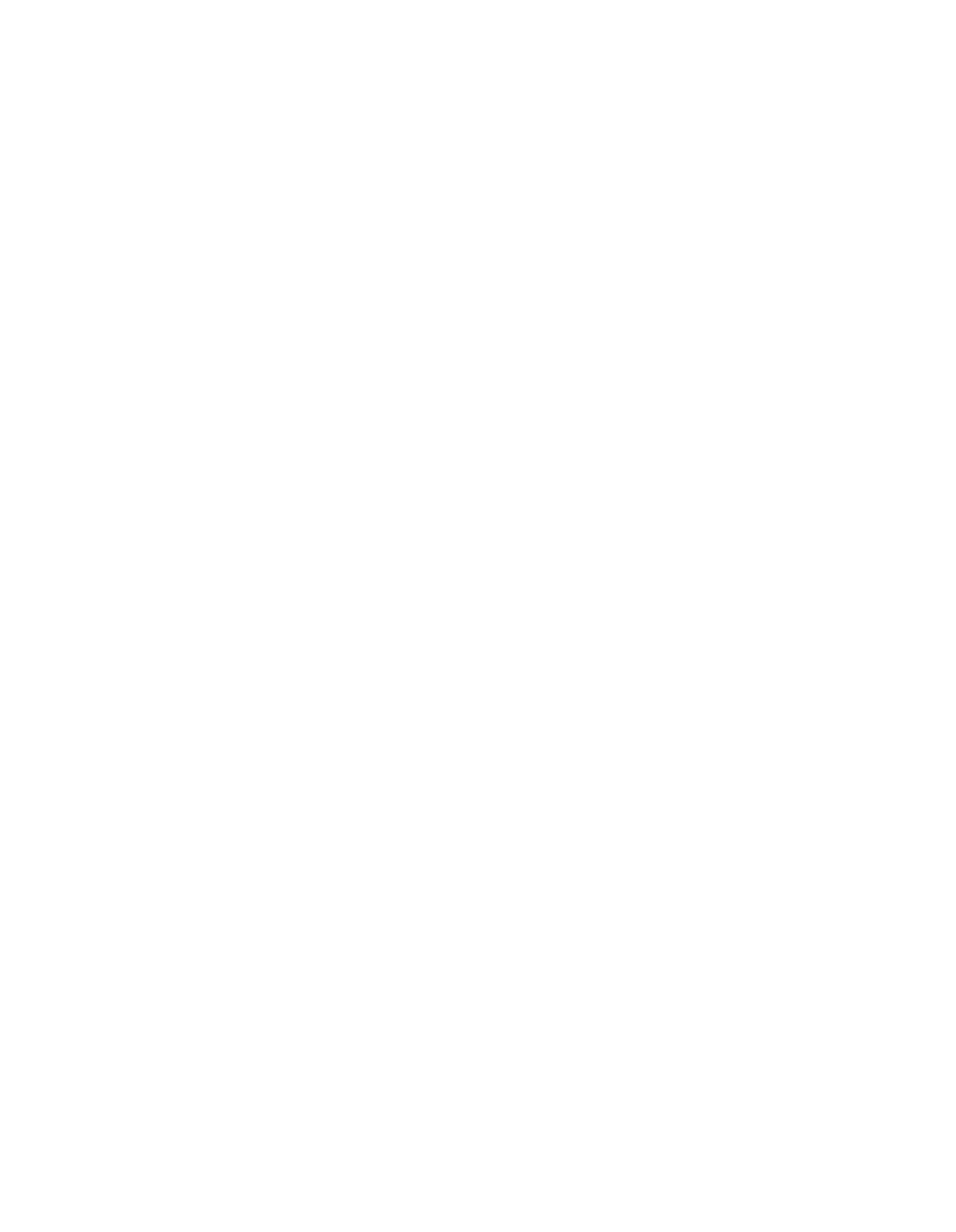5

15

25

14. The male/female system of claim 13, further comprising a bar located near the first end of the spring and an adjustable strap attached to the bar.

15. A male/female system for secure attachment to a camera comprising:

- an anchor comprising a rigid, solid, plastic disk permanently affixed to a flexible cord that is in the form of a loop;
	- wherein the rigid, solid, plastic disk is comprised of a top lip, a body, and a bottom lip; wherein a diameter of the 10 body is larger than a diameter of the top lip and a diameter of the bottom lip; and
	- wherein the top lip and the bottom lip are symmetrical; and
- a plastic housing for the anchor comprising: an open, back end;
- a mostly enclosed end having a lip ledge corresponding to the top lip of the rigid, solid, plastic disk;
- an open channel connecting the open, back end to the mostly enclosed end: 20
- a base having a spring and a bar, the spring having a first end near the open, back end and a compressible, second end near the mostly enclosed end, and the bar being located near the first end of the spring;

a strap attached to the bar; and two parallel, solid sides;

wherein the mostly enclosed end, the base, and the two parallel, solid sides contain the rigid, solid, plastic disk;

- wherein the spring releasably locks the rigid, solid, plastic disk inside the housing; and  $30$
- wherein the top lip of the rigid, solid disk is fitted correspondingly to the lip ledge.

\* \* \* \* \*